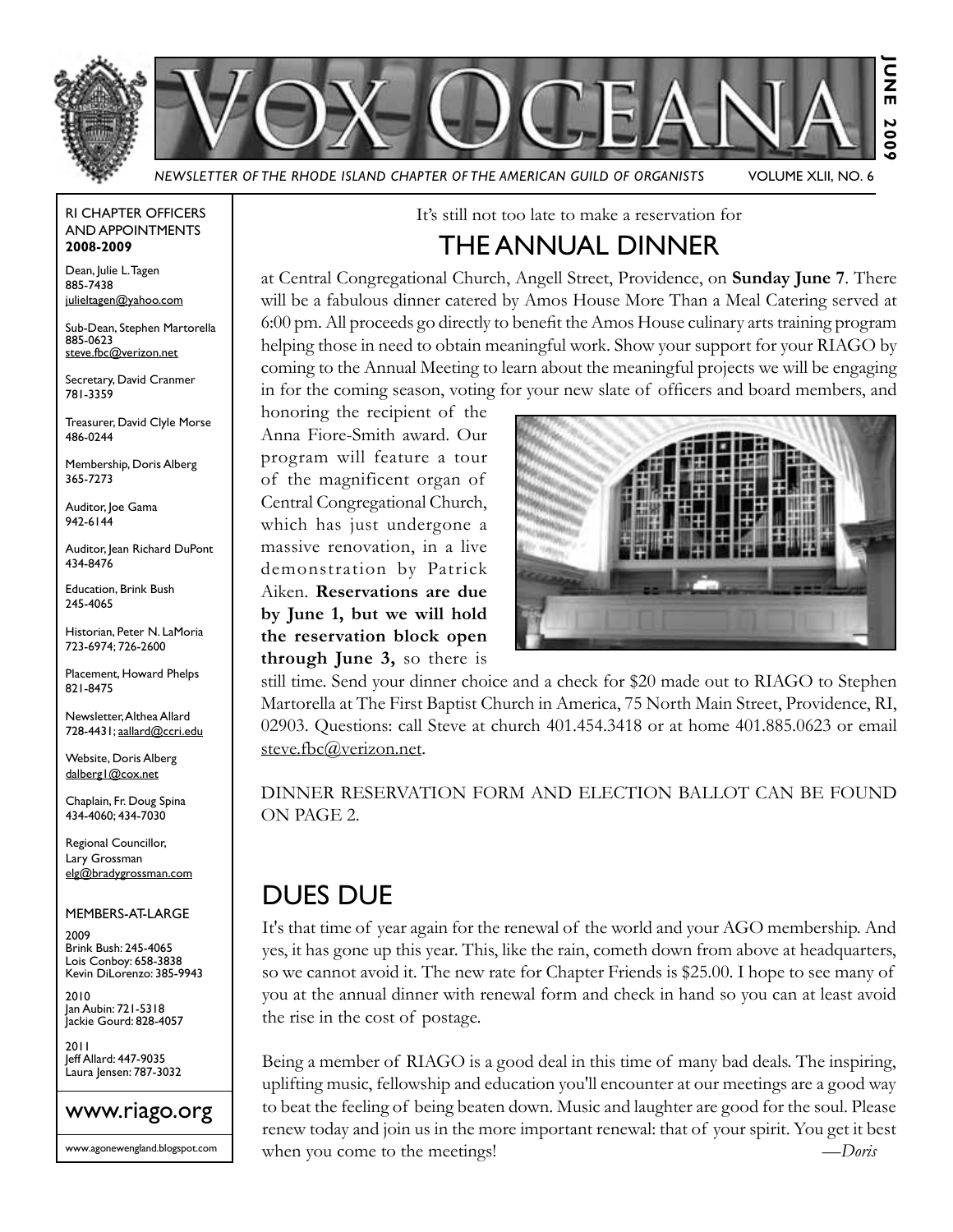# **EVENTS**

### **Saturday, June 6, 8:00 pm:**

Newport Baroque presents Dutch violinist **Pieter Affourtit** and Dutch traverso player **Sachiyo Hayashi** with **Audrey and Paul Cienniwa**, basso continuo, in a concert of 18th-century trio sonatas by Bach, Couperin and Telemann. Hawes Room at Trinity Church, One Queen Anne Square, Newport.

> \$25 general admission, \$10 ages 6-18, 10% off full-price tickets (seniors, students, military, WGBH, EMA), handicapped accessible tickets

ArtTix, 401-621-6123; www.newportbaroque.org, 401-855-3096.

# A Request

L

To get AGO news as soon as it is available, you are urged to provide your email address to National by sending an email to Tom Healey (thealey  $(\theta_a)$  agohq.org), the administrative assistant at AGO headquarters, asking to add your email address to the database records. As with all personal information collected by the Guild, AGO will never sell or distribute your email addresses to any organization or individual. Your contact information will be used only for official Guild business.

| ANNUAL DINNER RESERVATION FORM                                                                    |
|---------------------------------------------------------------------------------------------------|
| Name: .                                                                                           |
|                                                                                                   |
| Chicken Marsala                                                                                   |
| Stuffed Sole w/ Newburg                                                                           |
| Pasta Bolognese                                                                                   |
| The cost of the dinner is \$20 per person. Make                                                   |
| checks payable to RIAGO and mail to Stephen<br>Martorella at The First Baptist Church in America, |
| 75 North Main Street, Providence, RI, 02903.                                                      |
|                                                                                                   |

# Chapters Planning

### for Strength & Growth

The May edition of *The American Organist* on page six listed 18 possible program topics for exploration by chapter members. We have already programmed several of them this past season. We would love to hear your thoughts on these and any other programming ideas you may have.

- Cosponsor programs with arts organizations (♫ 2008-2009)
- Open dialogues with other organizations e.g. piano teachers (♫ 2008-2009)
- Great Choral Masterworks with combined choirs (♫ 2008-2009)
- Master classes (♫ 2008-2009)
- Explore the voice (♫ 2008-2009)
- All the questions you ever wanted to ask about the organ
- A program featuring piano and organ
- Liturgical music, hymns, accessible literature
- Clergy presentation of the role of music
- Rising Star recital
- Anniversary recital
- Youth programming
- Discover the music of all continents and peoples
- Handbells

 $\perp$  L

- Explore inside the organ
- The world of MIDI
- Administration, time and budgeting for the church organist
- AGO Exam and professional development

|  | <b>BALLOT FOR 2009-2010 OFFICERS</b>                                                                            |  |
|--|-----------------------------------------------------------------------------------------------------------------|--|
|  | Cast one vote for each candidate:<br>Dean: Stephen Martorella                                                   |  |
|  | Sub-Dean: Kevin DiLorenzo<br>Secretary: David Cranmer                                                           |  |
|  | Treasurer: David Clyle Morse                                                                                    |  |
|  | Members at Large (term to 2012; 2 openings):<br>Kathy Hart                                                      |  |
|  | Philip Martorella                                                                                               |  |
|  | Mail ballot to Janice Aubin, 391 High Street,<br>Cumberland, RI 02864 or bring to the Annual<br>Meeting June 7. |  |
|  |                                                                                                                 |  |